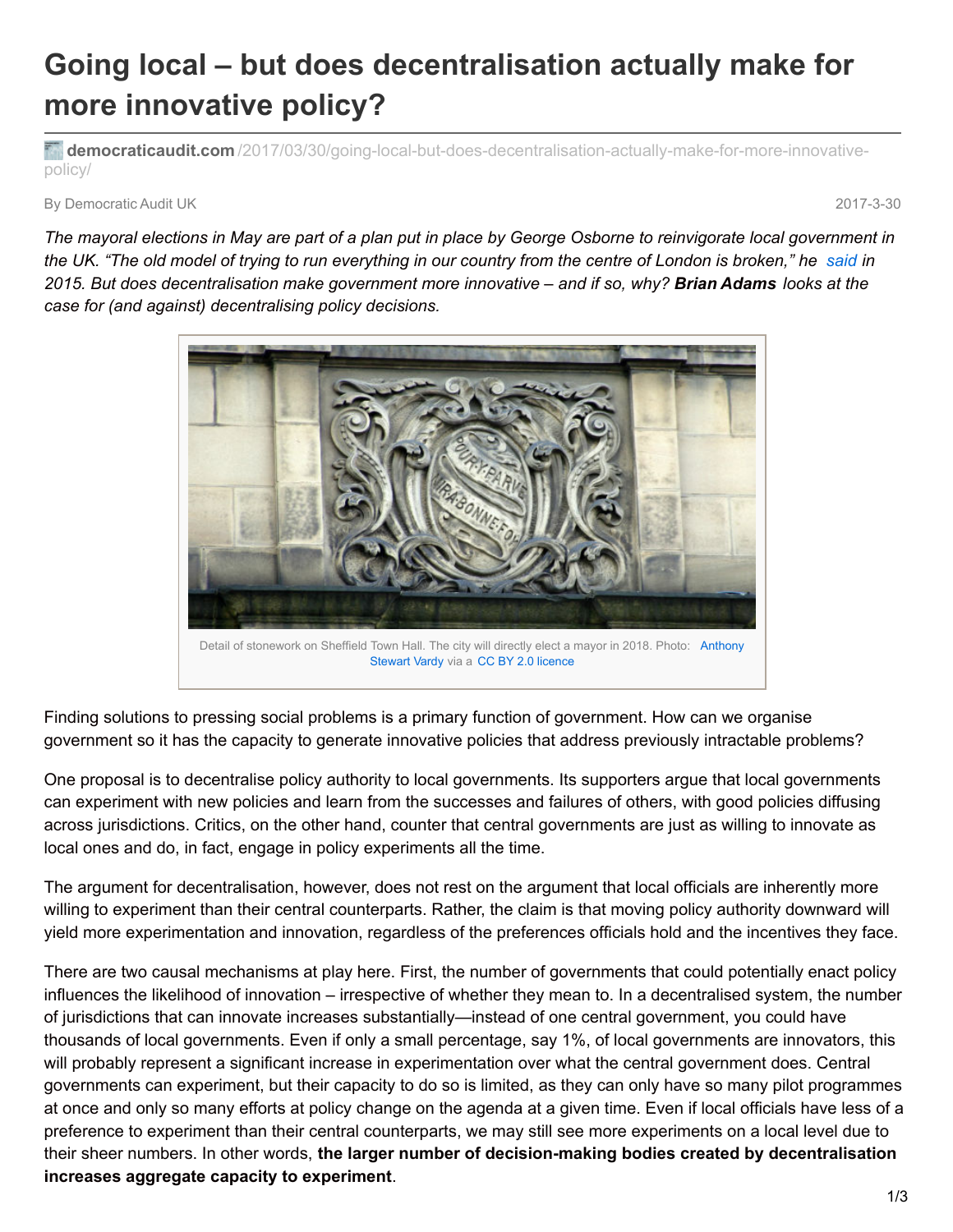Second, there are political boundaries on central-level experimentation, imposed by the ideological and political preferences of government officials, that limit the range of policy experiments. A government will enact policy experiments that are consistent with its ideology and policy platform, and this significantly narrows the types of experiments they are willing to conduct; you certainly will not see conservative governments trying leftist policy experiments, and vice versa. But because local governments vary in their ideologies they will collectively enact a wider range of policy experiments than a single central government.

Decentralisation critics are correct that central governments can, and do, innovate, but political forces limit the number and range of experiments they will conduct at any given time. As Wallace Oates [wrote](http://econweb.umd.edu/~oates/research/fiscalfederalism.pdf) nearly 20 years ago, "one might suspect that relatively independent efforts in a large number of state [governments] will generate a wider variety of approaches to public policy than a set of centrally designed experiments."

Some public choice scholars argue that decentralisation can undermine innovation by creating incentives to freeride off others' experiments; in other words, rather than incur the time and expense of conducting their own policy experiments, local officials will sit back and wait for the results in other jurisdictions. This, however, is based on the questionable assumption that experimentation is primarily driven by a desire for better policy. Even though this is one motivation, **many officials want to innovate so they can claim credit for being an innovator or developing a new idea**. Furthermore, the symbolic act of trying a new approach to a social problem may be more valuable politically than the actual substantive outcomes of the policy. Politically, enacting an innovative policy will yield more benefits to elected officials than adopting a successful policy proven in another jurisdiction. This makes it less likely that local officials will prefer to free-ride off of other jurisdictions' experiments even though that would be their most efficient option.

There is, however, a more likely barrier: **decentralisation could constrain innovation by limiting the technical expertise available to policymakers**. Economies of scale may mean technical expertise is aggregated centrally and lacking on a local level. Small, rural governments, for example, may not have the technical competence to implement agricultural reforms, while a central government would. On the other hand, because local governments are smaller the problems they face are on a more manageable scale. For example, a town of 100,000 residents may have an easier time experimenting with a new type of healthcare system than a larger jurisdiction of 50 million. The smaller jurisdiction would probably have less technical competence on the issue, but the smaller scale makes the logistics easier and the design choices less complicated. The loss of technical capacity may be outweighed by the reduction in the complexity and tractability of the problem the jurisdiction faces.

Local officials may have additional knowledge that could also affect the frequency and breadth of experimentation. Both central and local officials can acquire insights into policy through public opinion surveys, government reports, think tank studies, and other sources. However, **officials in smaller jurisdictions have two potential advantages in acquiring knowledge specific to their locality**. First, they may have more direct contact with citizens than their central counterparts, providing an opportunity for citizens to impart knowledge about their preferences and local conditions. Second, when jurisdictions get smaller, the likelihood of an official having personal experience with "conditions on the ground" are greater due to geographic proximity. This additional knowledge may prompt local officials to enact different policies than their central-level counterparts, although whether they do so will depend on whether it's useful in understanding the issue at hand.

In sum, the potential of decentralisation to prompt innovation and experimentation varies across policy areas. There hasn't been much research into how policy characteristics (such as complexity and tractability) affect the ability and willingness to innovate, and so for now these contentions will have to remain hypotheses. But there's no reason to think that the effects of decentralisation will be consistent across policy areas. For certain types of policies, we should expect to see the innovative potential of local governments be realised; for others, we may see local governments fail to even attempt to address the problems they face. Once we have a better understanding of the types of issues that will prompt experimentation on the local level, we can delegate policy authority so as to maximise the likelihood that officials trying to innovate will get it right.